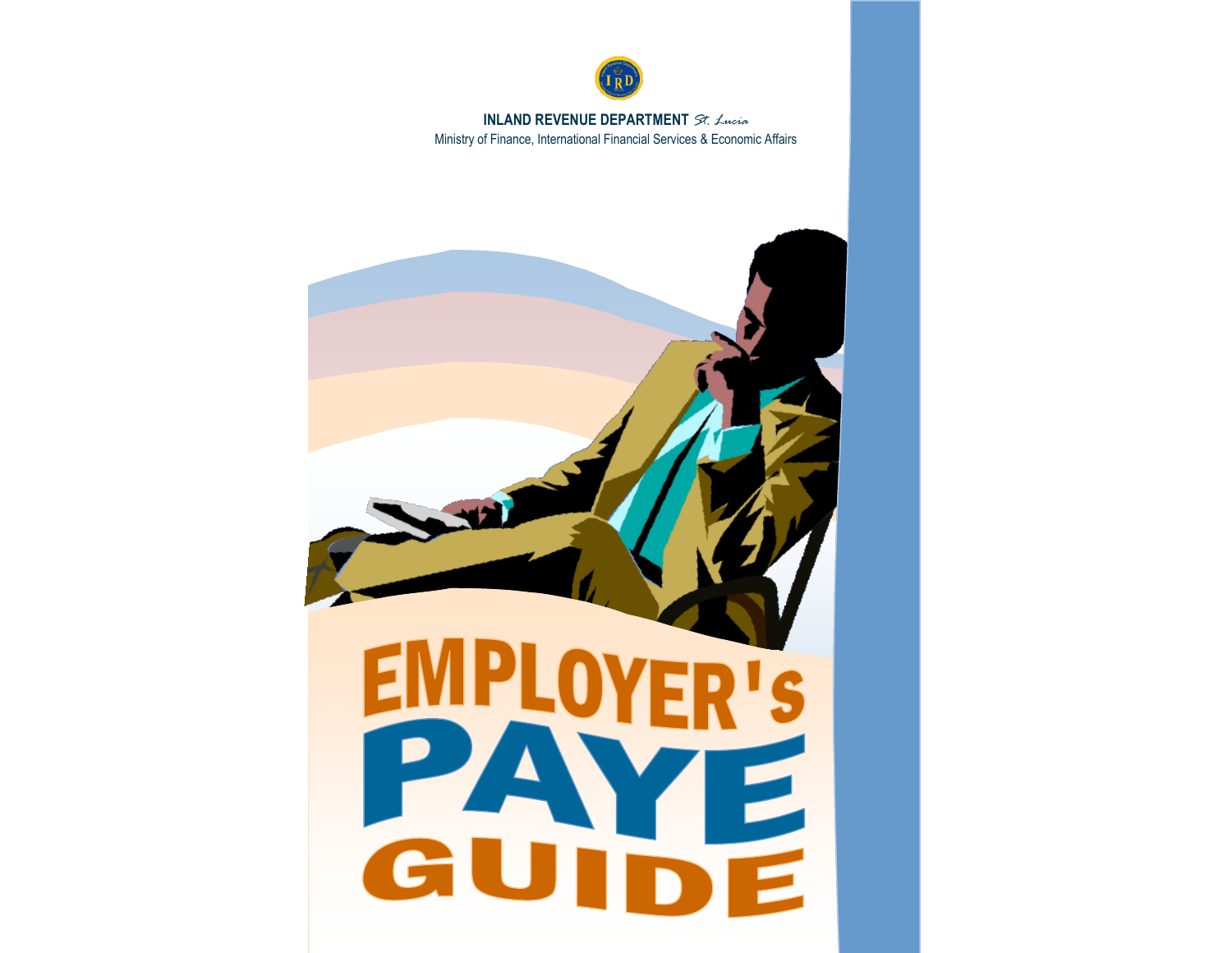Page 2 **Employee's PAYE Guide** 

## **CONTENTS**

|                                           | Page                    |
|-------------------------------------------|-------------------------|
| Introduction                              | 3                       |
| Definitions:                              | $\overline{\mathbf{4}}$ |
| Tax Code                                  | 5                       |
| Declaration of Emoluments                 | 6                       |
| Deductions and Allowances:                | $\overline{7}$          |
| Guidelines for Approval of T. D. AUI Form | 10                      |
| How to Compute P. A. Y. E                 | 12                      |
| Responsibilities of an Employer           | 15                      |
| Payment and Accounting for Tax            | 19                      |
| <b>Tax Rates</b>                          | 23                      |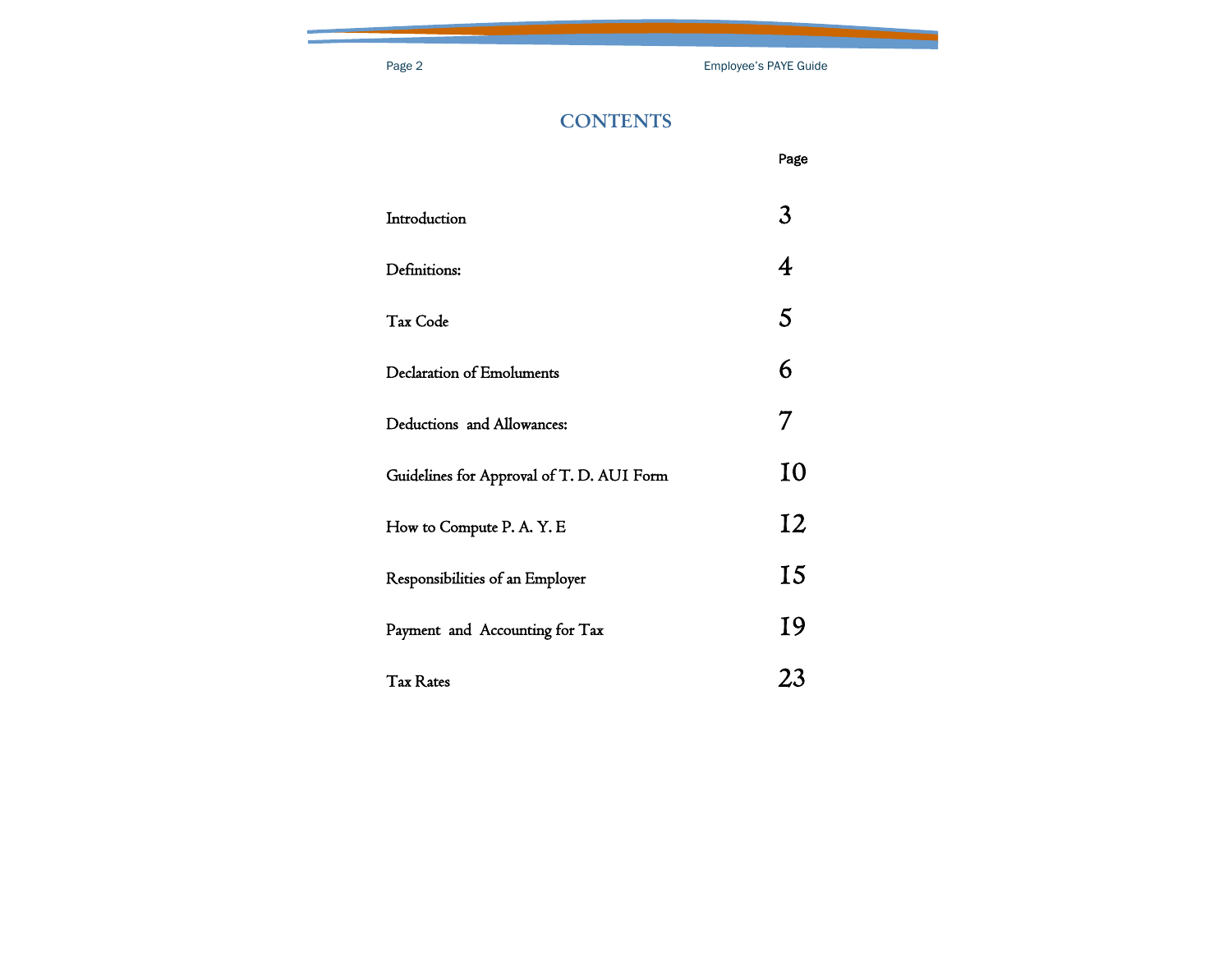Employee's PAYE Guide **Page 3** 

# PART I

## ABOUT P.A.Y.E.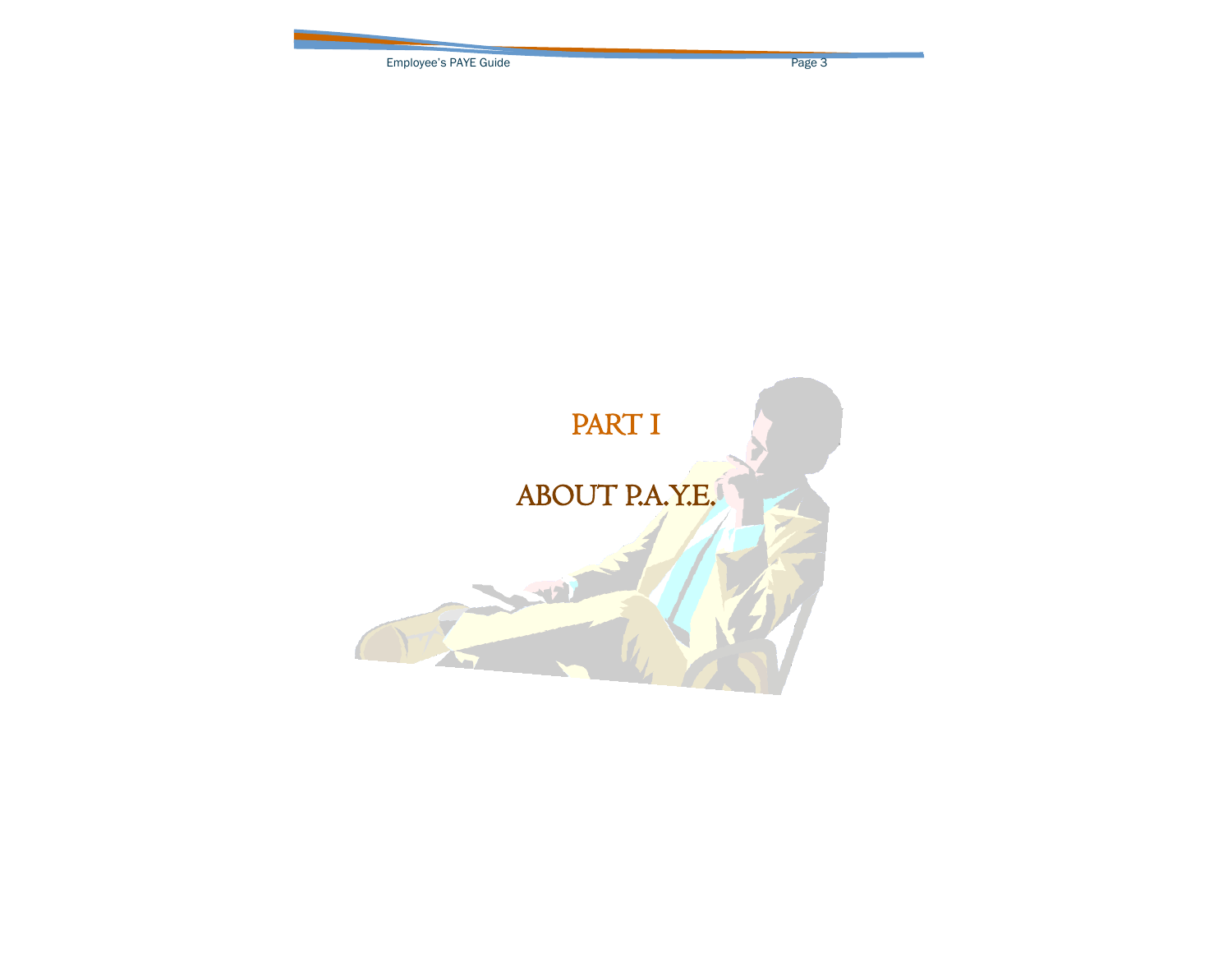Page 4 Employee's PAYE Guide

#### **INTRODUCTION**

The Pay-As-You-Earn System popularly referred to as P.A.Y.E. was introduced in St. Lucia in 1965. The legislation dealing with its operation is contained in the Fourth Schedule of the Income Tax Act Chap. 15.02, as well as sections 75, 76, 77, 78 and 143.

P.A.Y.E. is not a method of assessment of income tax, but merely a system of withholding tax from emoluments as they are paid. Therefore, although tax has been deducted by way of P.A.Y.E. from emoluments, an employee MUST nevertheless, file an Income Tax Return.

#### **DEFINITIONS**

"Employer" is defined in the legislation as a person who pays remuneration to an employee and includes -

- a) the Government of St. Lucia;
- b) a representative employer; and
- c) the trustee of any pension fund

**"Employee"** means any person who, in respect of employment, receives remuneration from an employer, and includes any person to whom remuneration accrues -

- a) as a director of a company;
- b) from a former employer or trustee of a pension fund, as a consequence of a former employment; or
- c) as a dependent of a deceased person where such remuneration accrued to that dependent as a consequence of the former employment of the deceased.

"Emoluments" means all salary, wages, bonus, overtime, perquisites including house allowance and entertainment, commission or other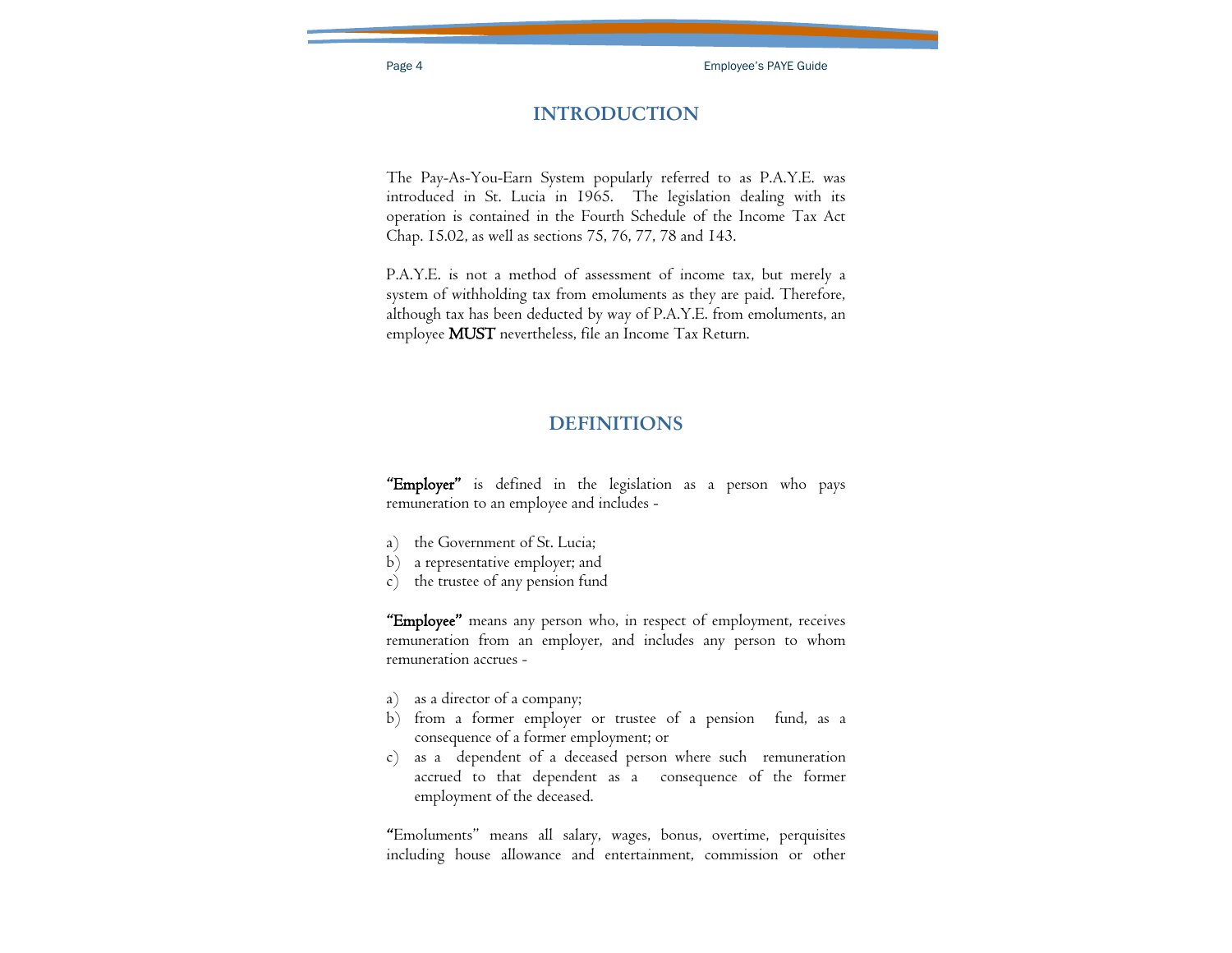amounts for services, director's fees, pensions arising or accruing in or derived from or received in St. Lucia and which is liable to income tax.

This shall not include salary or share of profits arising from a trade, profession or vocation carried on by any person either by himself or in partnership with another person.

"Chargeable Income" for the purposes of Income Tax, means the aggregate amount of income of any person from the sources specified in Section 32 remaining after allowing the appropriate deductions and allowances under Part III of the Income Tax Act Chap. 15.02.

#### "Representative Employer" means -

- a) in the case of a company, the principle officer or, where such company is in liquidation, the liquidator;
- b) in the case of a partnership, the precedent partner;
- c) where the employer is the Government, a local authority, a corporation or other authority established by statute or a body corporate or un-incorporate (not being a company or partnership), the person responsible for paying remuneration on behalf of such employer;
- d) in the case of a non-resident employer, the agent having responsibility to pay remuneration on behalf of such employer.

#### **TAX CODE**

Every employee from whose emolument tax is deductible, is required to furnish his employer with a Tax Code. The employer shall record and utilize that number in determining the amount of tax to be deducted in accordance with the Tax Deduction Tables. The Tax Code is dependant on the declaration made by the employee on the Tax Declaration Form  $(TD-AU-I)$ .

#### **ANY PERSON WHO MAKES A FALSE DECLARATION IS GUILTY OF AN OFFENSE AND IS LIABLE, ON SUMMARY CONVICTION, TO A FINE OR IMPRISONMENT.**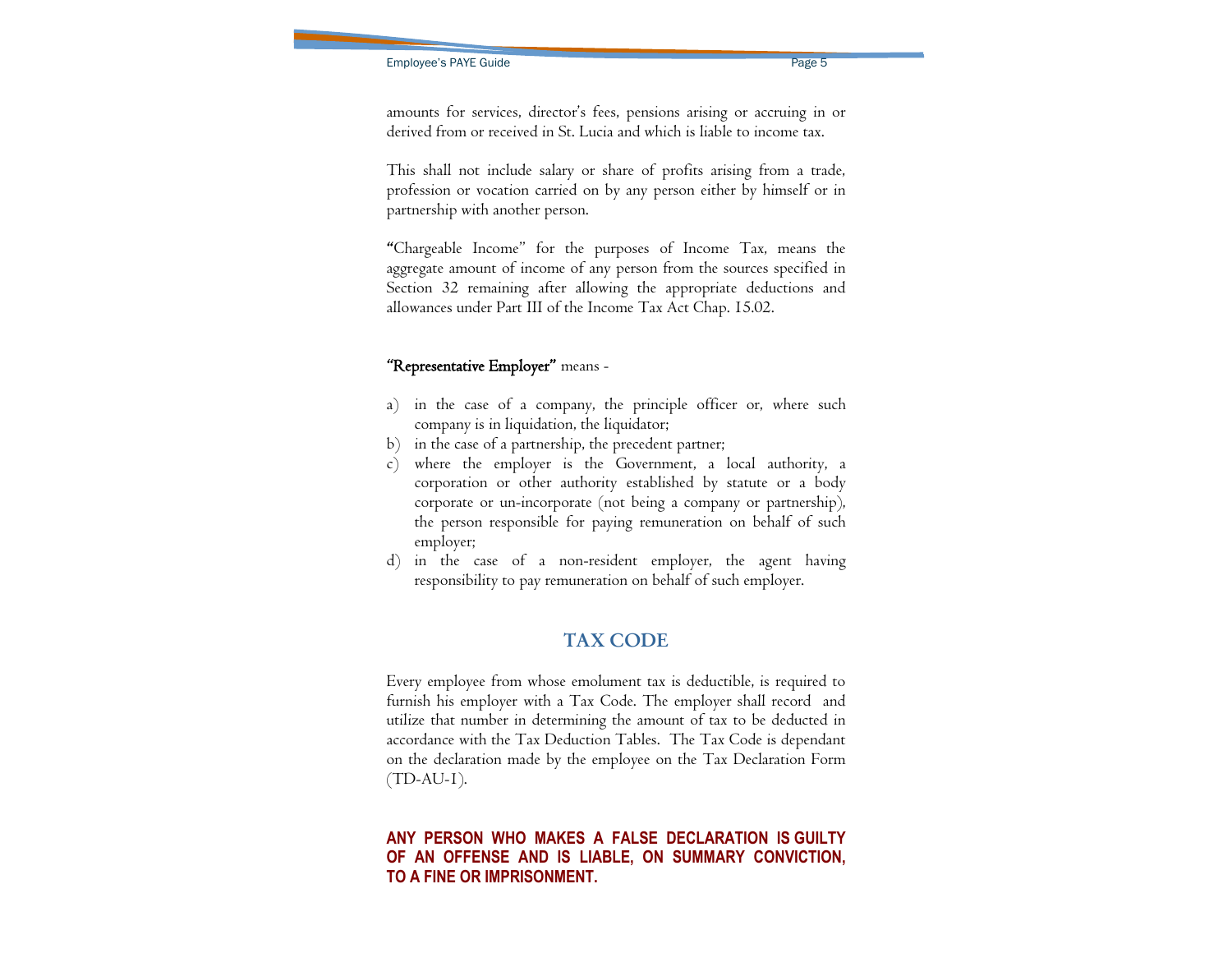#### **DECLARATION OF DEDUCTIONS AND ALLOWANCES**

Tax Declaration Form (TD Form AU - 1)

A **TD Form AU-I (Code Form)** is the prescribed form on which claims are declared. It was designed solely for the purpose of making the appropriate deduction of tax from salary or wages. After the Declaration is made the employee will be issued with a Tax Code Number.

Since this information is necessary for the correct amount of tax to be deducted, each employee, on taking up employment, is required by Law to file a declaration of his deductions and allowances with the Department -

- a) within fourteen (14) days from the commencement of employment;
- b) within seven (7) days, if there is a change in tax deductions/ allowances;
- c) when required to do so by the Inland Revenue Department.

Where an employee has more than one place of employment or is in receipt of both pension and salary or wages, details of each source of income must be stated separately on the same form.

In such cases, a Code Number, must be submitted to each employer by the employee.

Where an employee fails to submit a tax code number, the employer must deduct taxes using the basic tax code—174. This means that the tax deducted will be in excess of the amount which would normally have been deducted if a declaration had been filed. **The Department, however, does not encourage this practice.**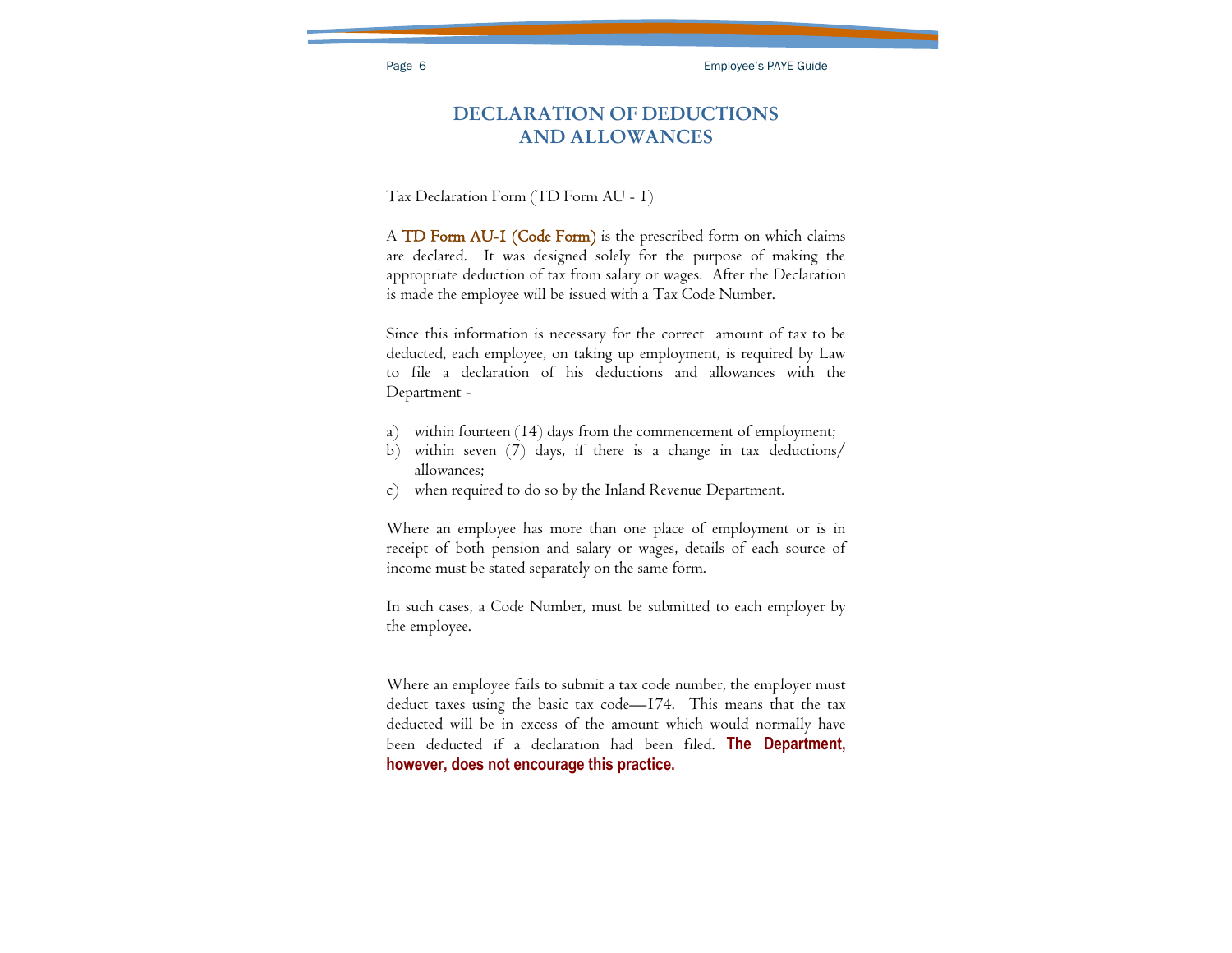#### **DEDUCTIONS AND ALLOWANCES**

In arriving at the chargeable income which would be subject to tax, a resident individual is entitled to the following allowances and deductions.

#### a) Personal Allowance

 A personal allowance of eighteen thousand dollars  $$18,000.00$ ).

#### b) Spouse Allowance

 Spouse allowance not exceeding one thousand five hundred dollars (\$1500.00). Where spouse has been unemployed for the year.

#### c) Child Allowance

"Child" includes a stepchild, a child born out of wedlock or a legally adopted child.

i) child who is less than 10 years

The allowance is one thousand dollars (\$1,000) per child.

ii) child who has attained the age of 10 years and over and was a student either in St. Lucia or elsewhere

The allowance is two thousand dollars (\$2,000) per child.

iii) child with permanent disabilities irrespective of age The allowance is one thousand dollars (\$1,000) per child.

#### d) Higher Education Allowance

This allowance is for a child/relative maintained by you attending University or an equivalent educational institution whether in St.Lucia or elsewhere.

The allowance is five thousand dollars (\$5000.00).

#### e) Dependent Relative Allowance

 The allowance is three hundred and fifty dollars (\$350.00) per relative.

N.B. These allowances may be apportioned where two or more individuals contribute towards the maintenance of the child or relative.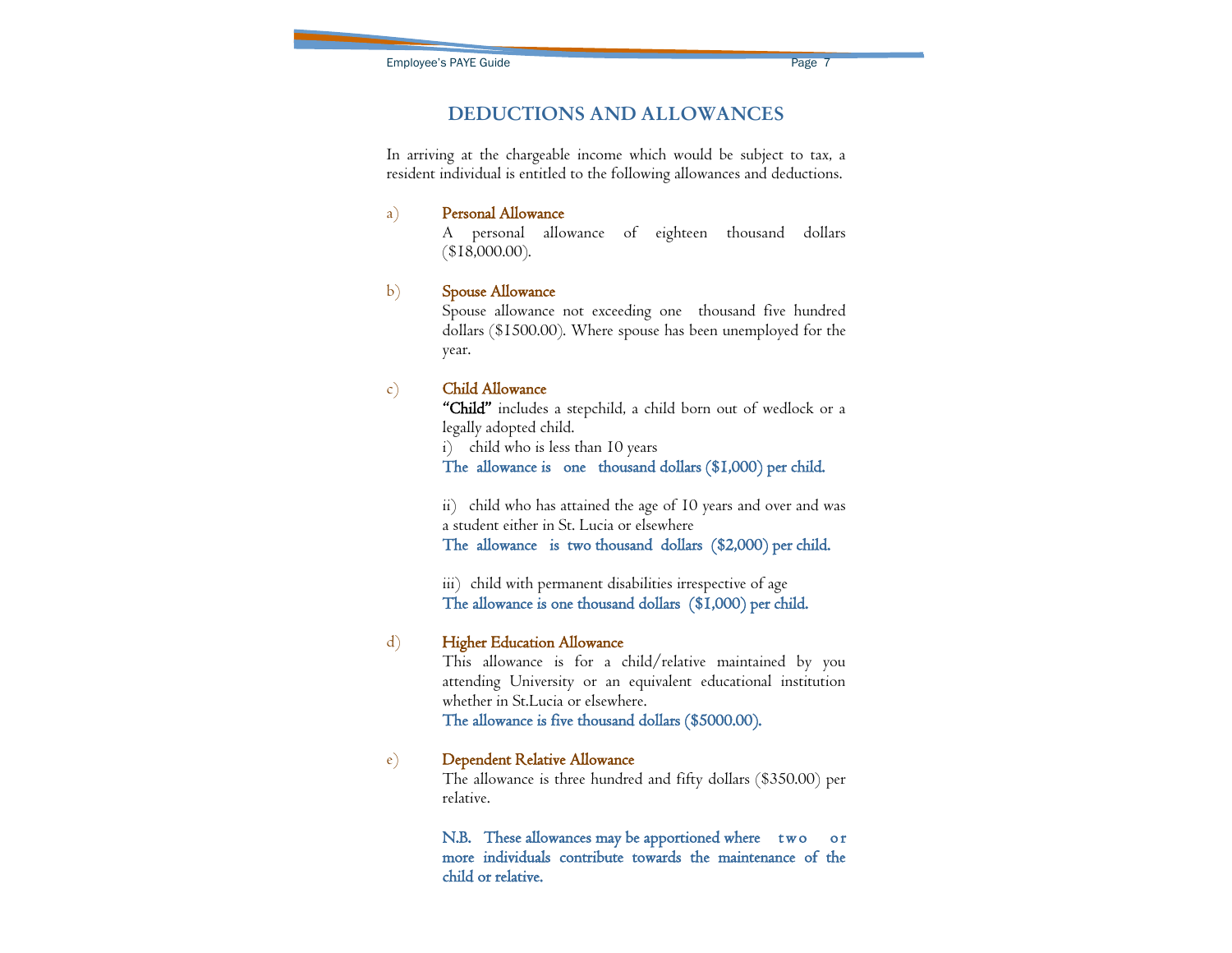#### f) Housekeeper Allowance

 An allowance of two hundred dollars (\$200.00) is granted to a resident individual who is a widow/widower or is unmarried, divorced or separated, in respect of relative maintained by you for the purpose of caring for your children.

#### g) Life Insurance

Contributions to a life insurance plan on one's life or h i s / h e r spouse or children. Deduction allowed is restricted to the lower of:

- i) one tenth of his/her assessable income or
- ii) eight thousand dollars (\$8,000) or
- iii) Actual payment.

#### h) Interest Payments

i) Interest paid on a mortgage or loan in respect of an owner ccupied dwelling house situated in St. Lucia.

#### Maximum deduction is fifteen thousand dollars (\$18000.00).

This deduction may be apportioned where two or more persons are entitled to claim.

ii) Interest on money borrowed to finance his/her higher education.

Maximum deduction is three thousand dollars (\$3000.00)

#### i) Co operative Society Payments

Purchase of shares in any society under the Cooperative Societies Act No. 11 of 1999 is allowable.

The deduction allowed is limited to a maximum of Five thousand dollars (\$5,000).

#### j) Registered Home Ownership Savings Plan (RHOSP)

Relief is granted to a resident individual who makes contributions to an approved RHOSP for the acquisition of your first home.

Up to a maximum of \$6,000 may be claimed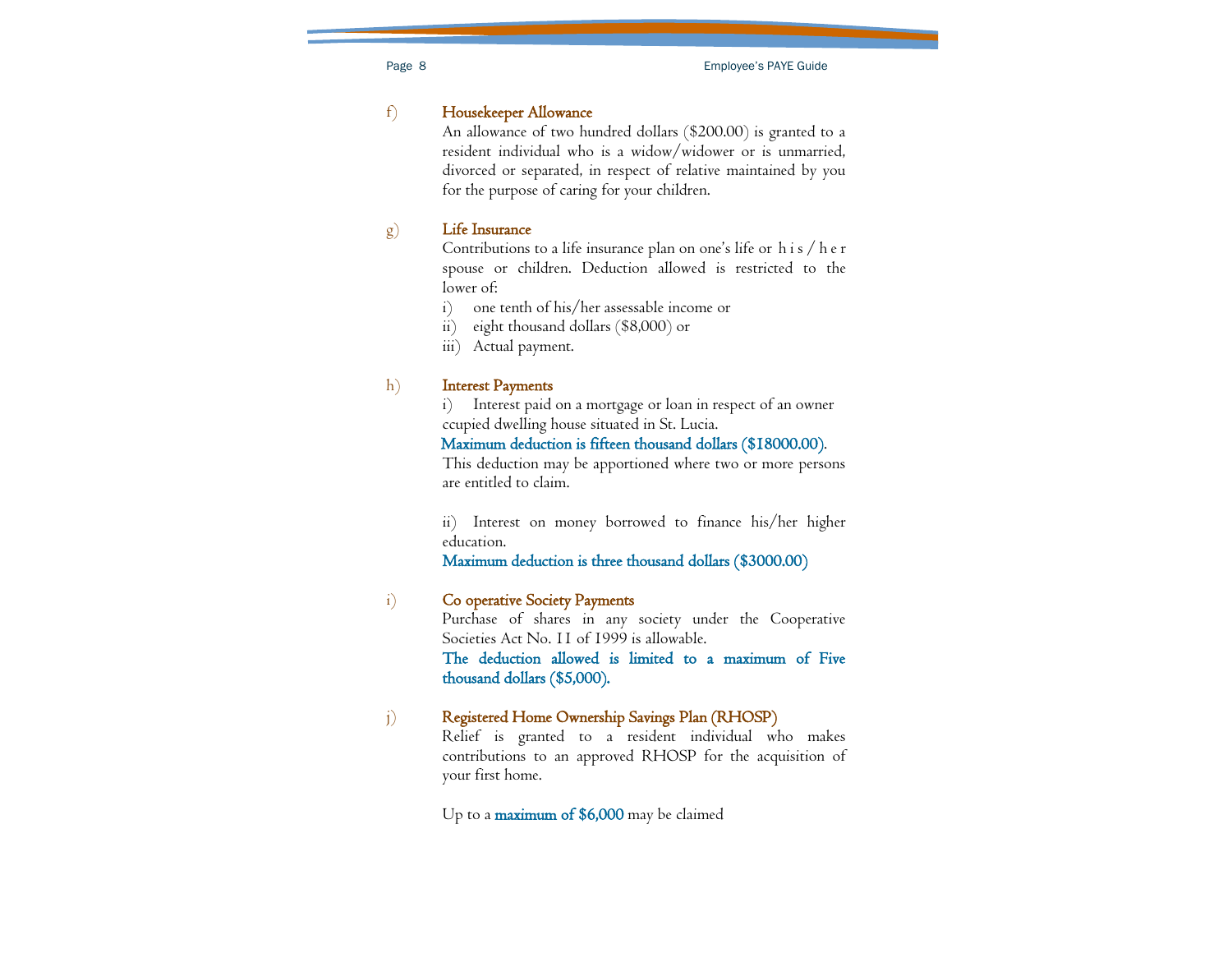#### Employee's PAYE Guide Page 9

#### k) Medical

 Actual medical expenses, including Medical Insurance Premiums shall be claim. An initial amount of \$400 is allowed.

#### **GUIDELINES TO BE FOLLOWED WHEN SUBMITTING A TD FORM AU-1 FOR APPROVAL.**

The following documents are required in respect of the under mentioned claims :

#### a) Mortgage Interest

Mortgage interest statement payable for the relevant income year.

#### b) Alimony/Maintenance Payments

 Copy of Court Order or Deed of Separation This deduction is granted only to a former spouse. It does not refer to nor include common law relationships.

#### c) Higher Education Allowance

 Letter from university verifying full time attendance of individual and proof of related expenditure eg tuition paid.

#### d) Cooperative Society

Statement of shares purchased for the relevant income year.

Where the taxpayer has income from two or more sources, it is advisable that the person come to the Department, in order for guidance to be given to the respective employers, informing them of the amount of P.A.Y.E. to be deducted.

An individual in receipt of a pension should file a declaration with the person paying the pension. If however, he also receives income from employment, ONE Declaration should be filed with employer or the person paying the pension.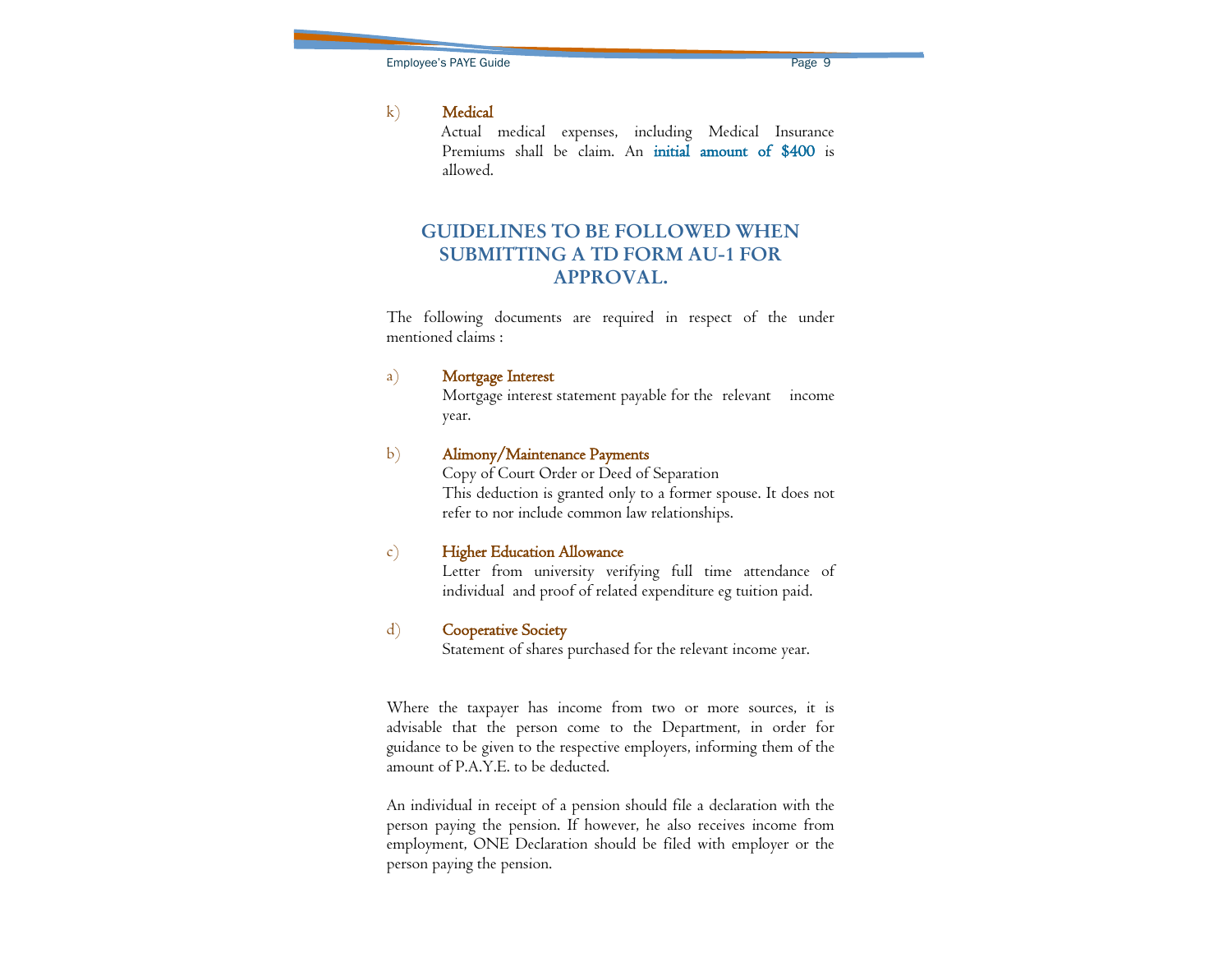Page 10 Employee's PAYE Guide

Where there is doubt concerning any claim or the procedure to be followed, please CALL and CLARIFY before visiting, the Taxpayer Assistance Unit.

The Supervisor Customer Service Castries 468-4700 / 4730 / 4766

OR

The Supervisor Vieux Fort Tax Service Centre Vieux Fort 468-4700 / 4960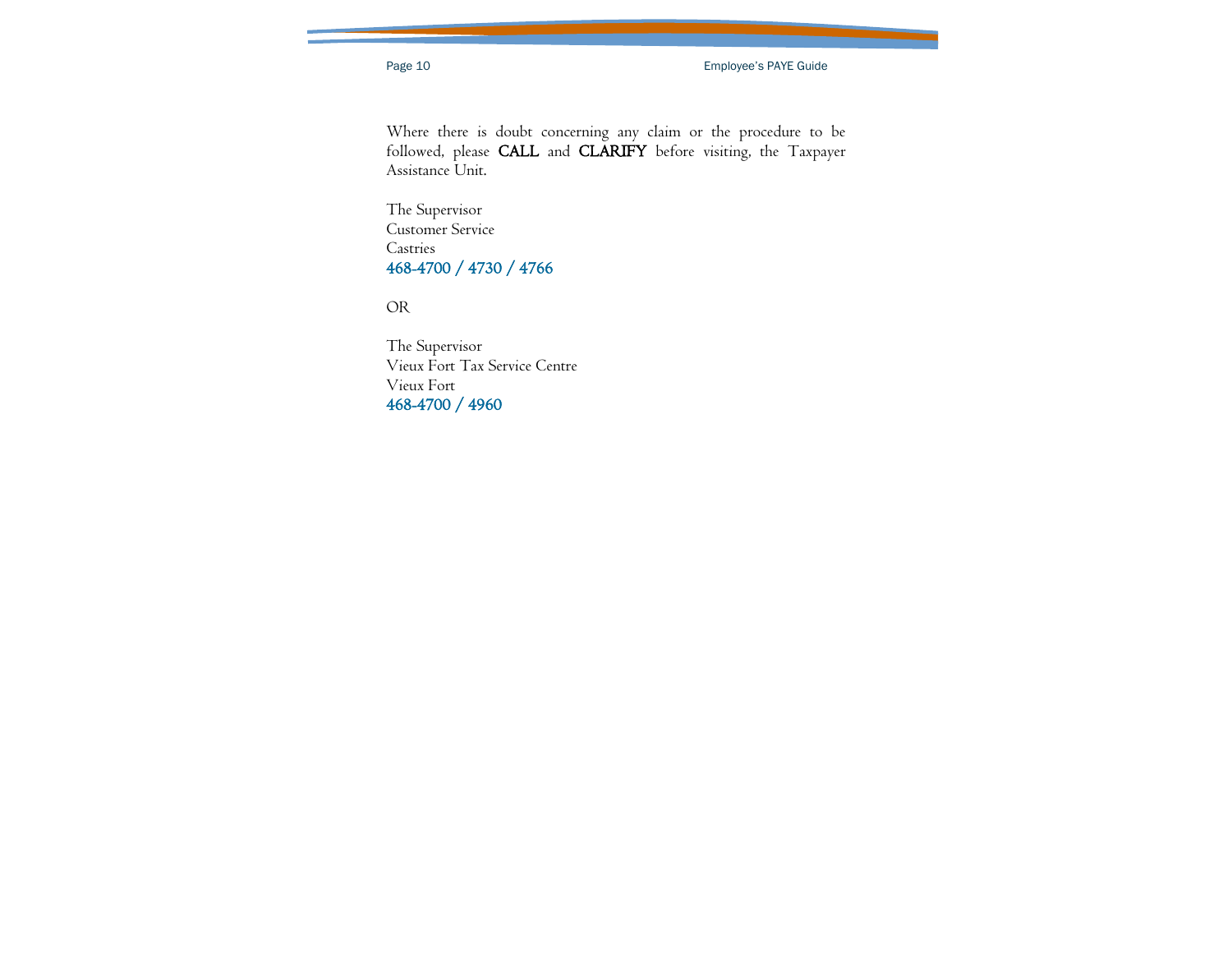Employee's PAYE Guide **Page 11** 

# PART II P.A.Y.E. COMPUTATION

&

Í

# EMPLOYER'S RESPONSIBILITY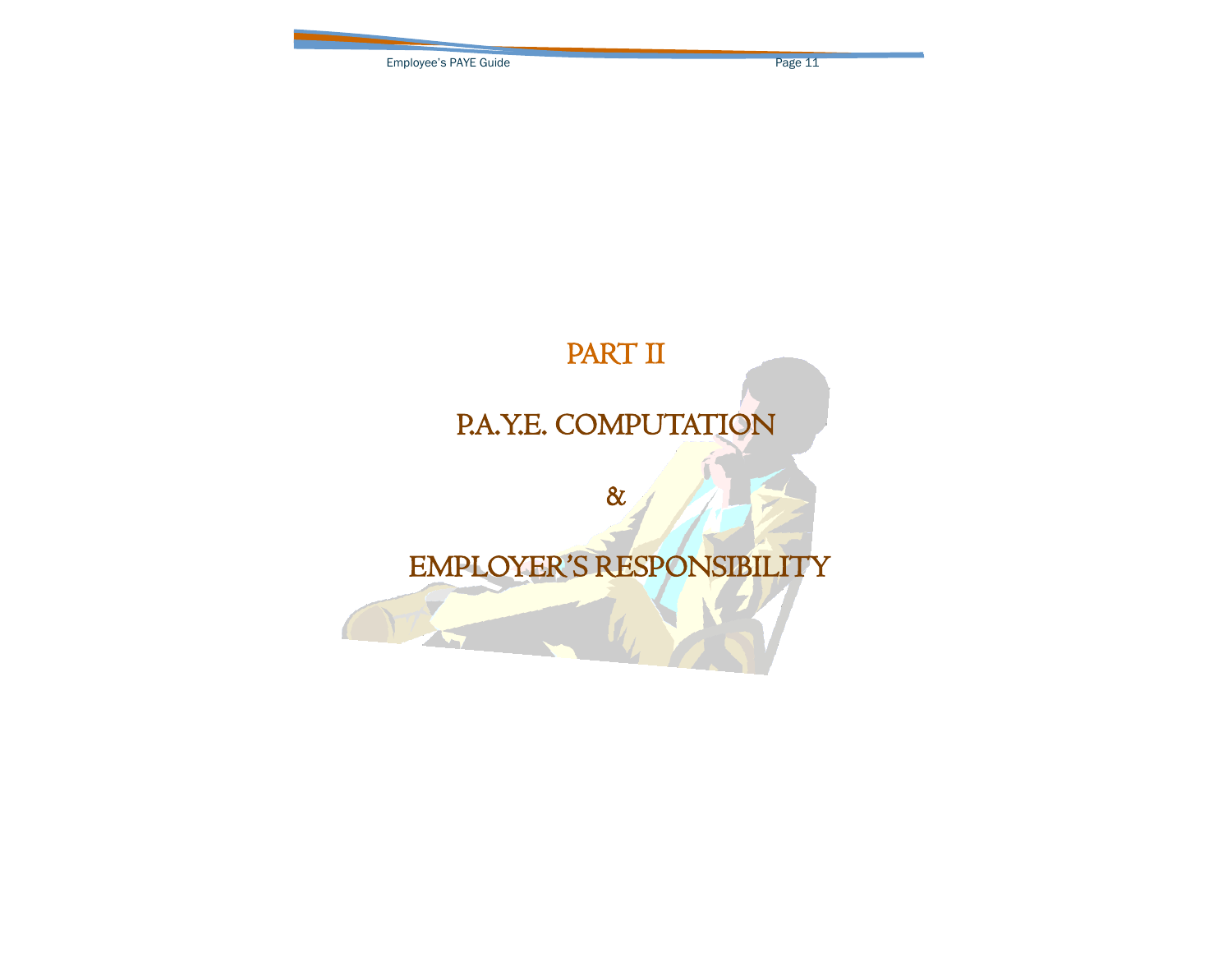### **HOW TO COMPUTE P.A.Y.E.**

Under the Income Tax ( Employment ) Rules every employer shall deduct tax on the payment of emoluments to any employee. Taxable emoluments are those arising or accruing in or derived from or received in St. Lucia. Deductions from salary or wages are required to be made in accordance with the Income Tax Deduction Tables prepared by the Inland Revenue Department.

The Inland Revenue Department has the authority to adjust the tax deductions of any employee. The Department will determine the amount to be deducted in the following cases :

#### a) Irregular Payment Periods

Where payment is made at other than regular weekly, fortnightly, monthly or annual intervals; (eg. Persons paid on a commission basis only)

#### b) Irregular Employment

In the case of casual or seasonal workers

#### c) Income Variations

Where the Department decides that the nature of the emolument is such that it makes the application of the Tax Deduction Tables impracticable;

#### d) Various Employments

In the case of an employee with more than one employment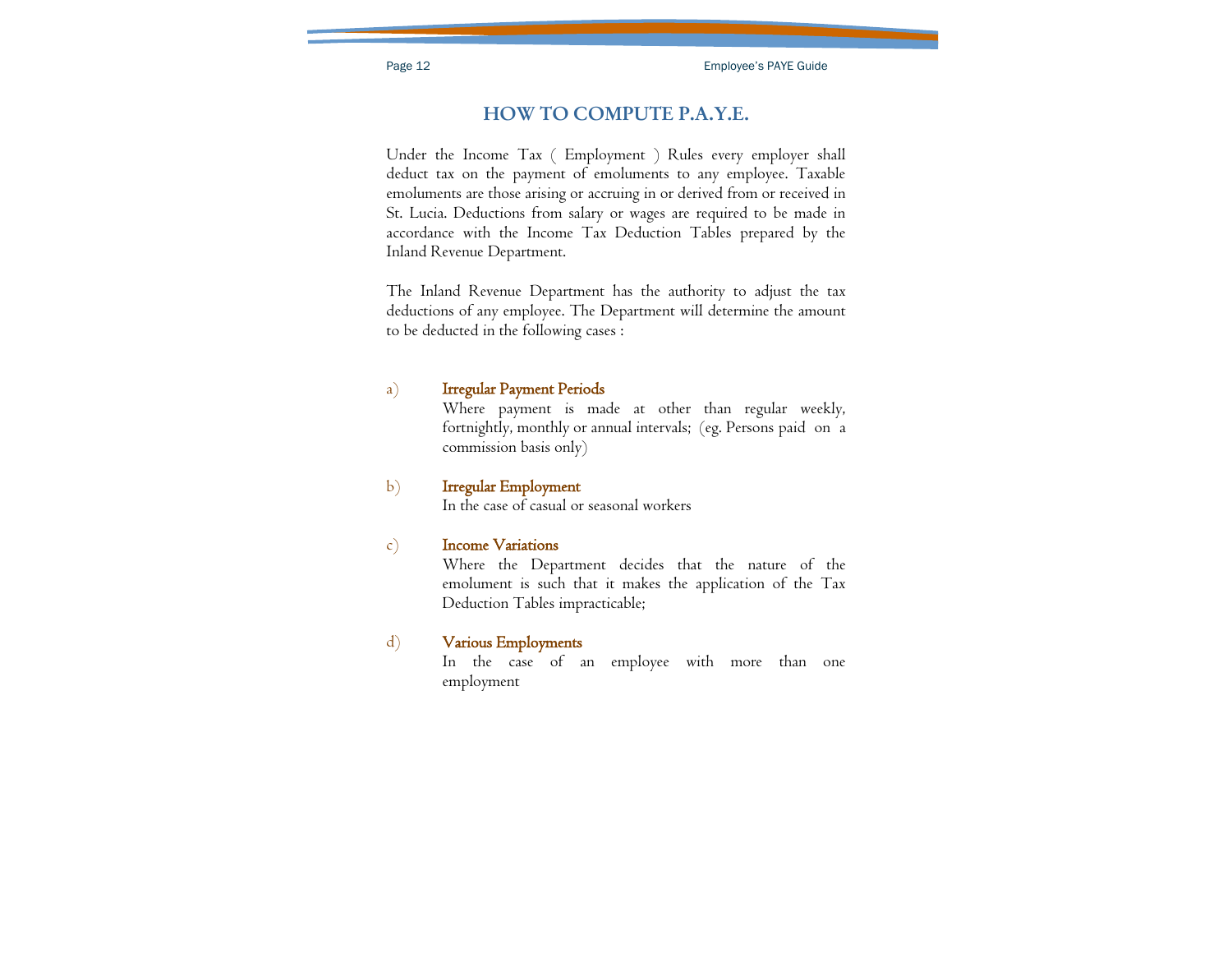In all cases the employer will use the tax Code Number issued by the Department and refer to the Tax Deduction Tables or our P.A.Y.E. Calculator on our website to determine the amount of tax to be deducted at each pay period.

Where a taxpayer works for short periods and will have overpaid or will not be taxable because of the quantum of income, the approval of the Inland Revenue Department must be sought . The employer will thus be guided as to the taxes to be deducted.

**EMPLOYERS MUST NOT ACCEPT VERBAL INSTRUCTIONS FROM EMPLOYEES TO DEDUCT LESS TAXES THAN THE TAXES CALCULATED AS PER THE TAX DEDUCTION TABLES OR OUR P.A.Y.E. CALCULATOR LOCATED ON OUR WEBSITE AT WEB ADDRESS** http://irdstlucia.gov.lc/2.htm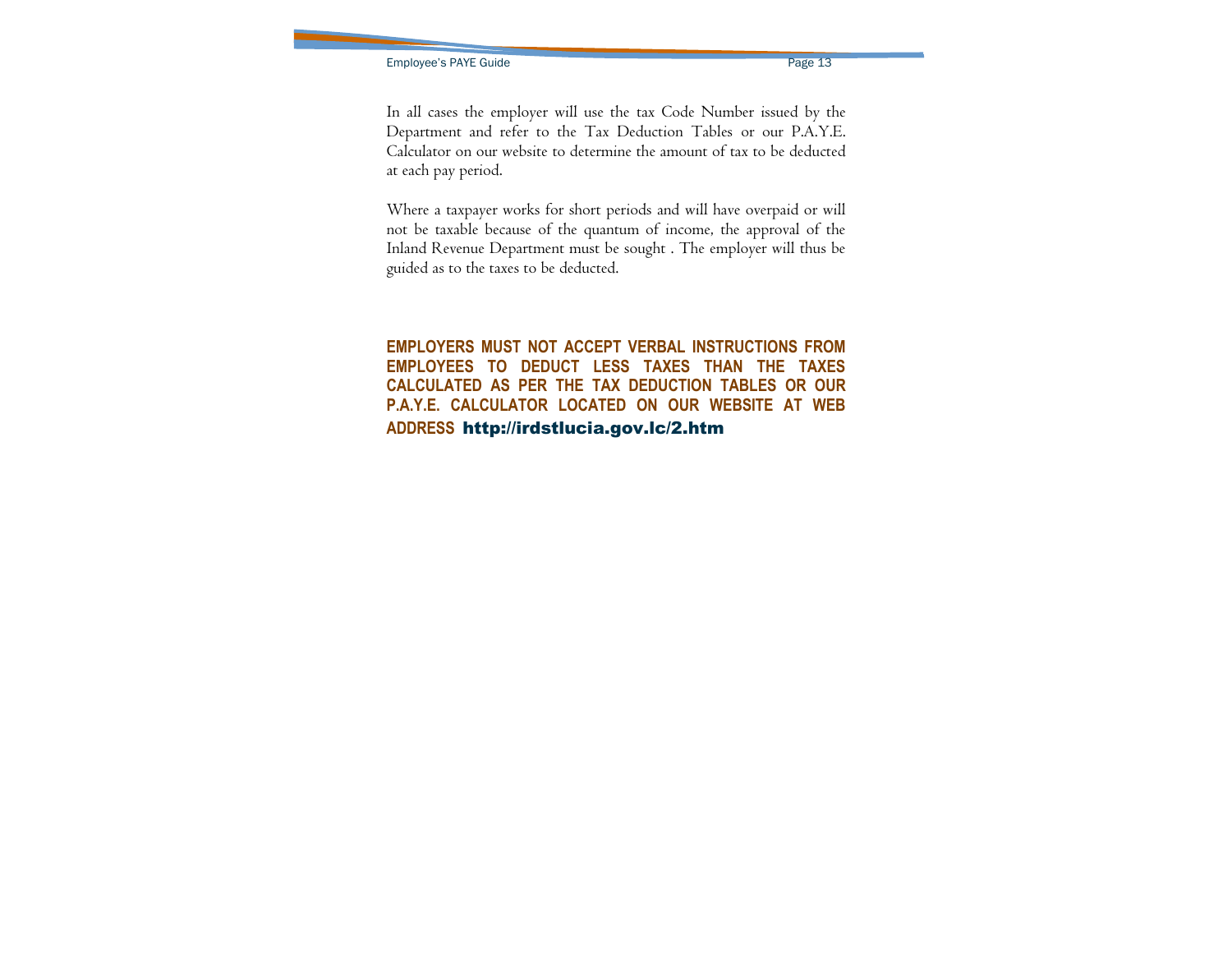## **USE OF TAX DEDUCTION TABLES**

The Table is designed to show the tax to be deducted from employees' emoluments. The Tables are divided into columns showing amounts of pay and the amount of tax to be deducted by reference to Code Numbers each number consisting of a number and a letter.

Example :

| a)   | Monthly Salary                    | \$1500.00 |
|------|-----------------------------------|-----------|
| less | Employee's contribution to N.I.S. | \$ 75.00  |
|      |                                   | \$1425.00 |

Code Number 184M

- a) Refer to "Monthly Tax Deduction"
- b) Look down the left hand "Monthly Pay" column for \$1,425 or next higher amount.
- c) Follow this line across to Code 184M. The tax to be deducted that month is where these two columns intersect.

If the Monthly, Fortnightly and Weekly pay of an employee exceeds \$8,015, \$4,000 and \$2,005 respectively deduct thirty cents (30c) from every dollar in excess of these amounts calculated on \$8,015, \$4,005 and \$2,005.

Where the Code Number exceeds that shown on the tables use the annual tables.

Example : Code Number 320M - Monthly Pay \$7000.00

- a) Multiply pay by number of pay periods in a year i.e. \$7000.00 x  $I2 = $84,000$ . In the case of monthly paid employees multiply by 12 pay periods. In the case of fortnightly paid employees multiply by 26 pay periods. In the case of weekly paid employees multiply by 52 pay periods
- b) Deduct allowances according to the employee's Code number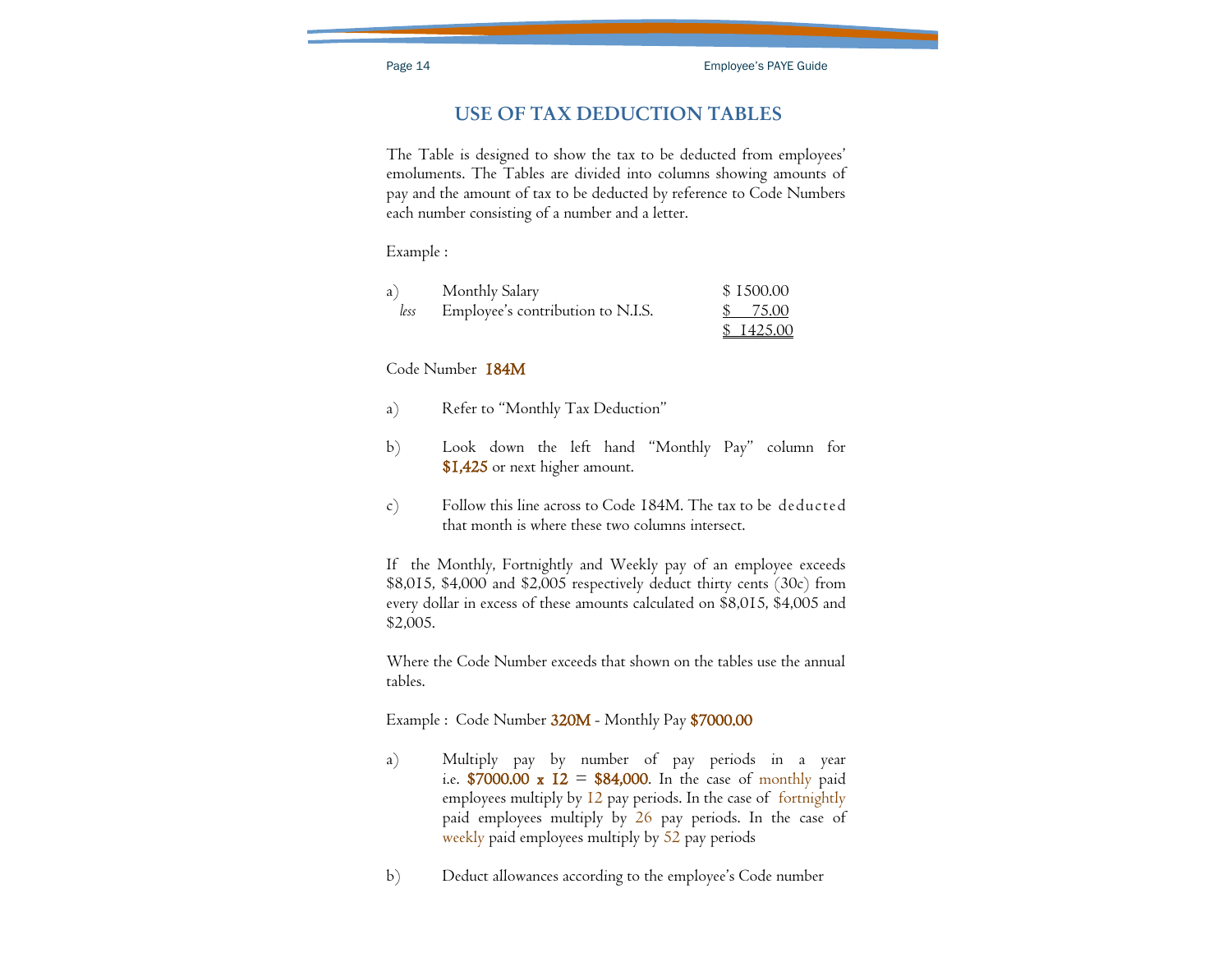$320 \times 100 = 32,000$ **84,000 - 3,000** (NIC for the year) =  $81,000$ 84,000 -  $32,000 = 49,000$  (chargeable income)

- c) Look down the annual table and use the nearest amount in column 1 i.e. \$49,000
- d) Follow across to column 2 " Tax for Year" for the amount to be deducted yearly - (\$10,200). The next column gives the amount to be deducted monthly. Deduct Monthly - \$850

#### **RESPONSIBILITIES OF AN EMPLOYER**

Where persons other than the owner are employed in the business, the owner (Employer) has the responsibility of administering the P.A.Y.E. System of tax deduction in respect of the employees, and shall deduct P.A.Y. E. from his employees.

The total amount deducted from the emoluments of employees must be remitted to the Inland Revenue Department by the fifteenth (15th) day of the following month in which the deductions were made.

An employer who remits the amount deducted from his employees, after the statutory date will be liable to a penalty of ten percent  $(10\%)$ . He will also pay interest on the total of the amount deducted at a rate of 1.04% per month from the date on which it was due to the date of payment.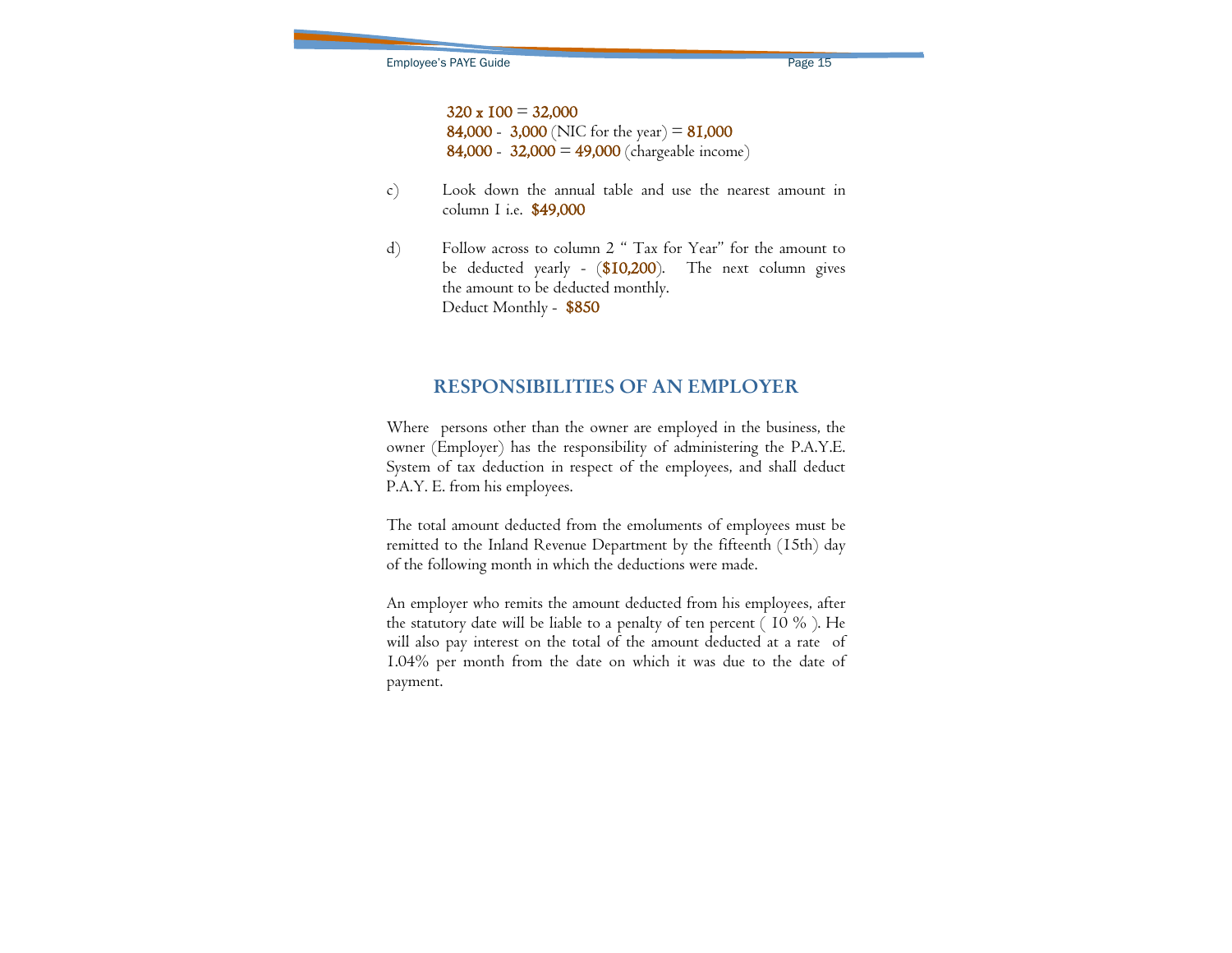#### **ISSUANCE OF TD 5 CERTIFICATES**

At the end of the year during which tax was deducted, but no later than the last day of January of the following year, the employer must :

- a) Issue the original and one copy of the T.D.5 Certificate to each employee showing total emoluments paid during the year and the total tax deducted;
- b) Forward to the Inland Revenue Department one copy (triplicate) of the T.D.5 Certificate of each employee and an Annual P.A.Y.E. Remittance Form showing the total emolument paid and the total tax deducted during the year. Forms prescribed for this purpose will be posted to all employers whose businesses are registered with the Inland Revenue Department at the end of the year.
- c) Place within his records a copy of the T. D. 5 Certificate (quadruplicate) of each employee and a copy of the Annual P.A.Y.E. Remittance.

Employers must note the following :

- a) Total taxes shown on the T.D.5 Certificates as deductions from all employees must agree with the total P.A.Y.E. remitted to the Inland Revenue for the income year.
- b) Total emoluments shown must agree with the records of the business and with the total of the T.D.5 Certificates attached to the Annual Remittance Form.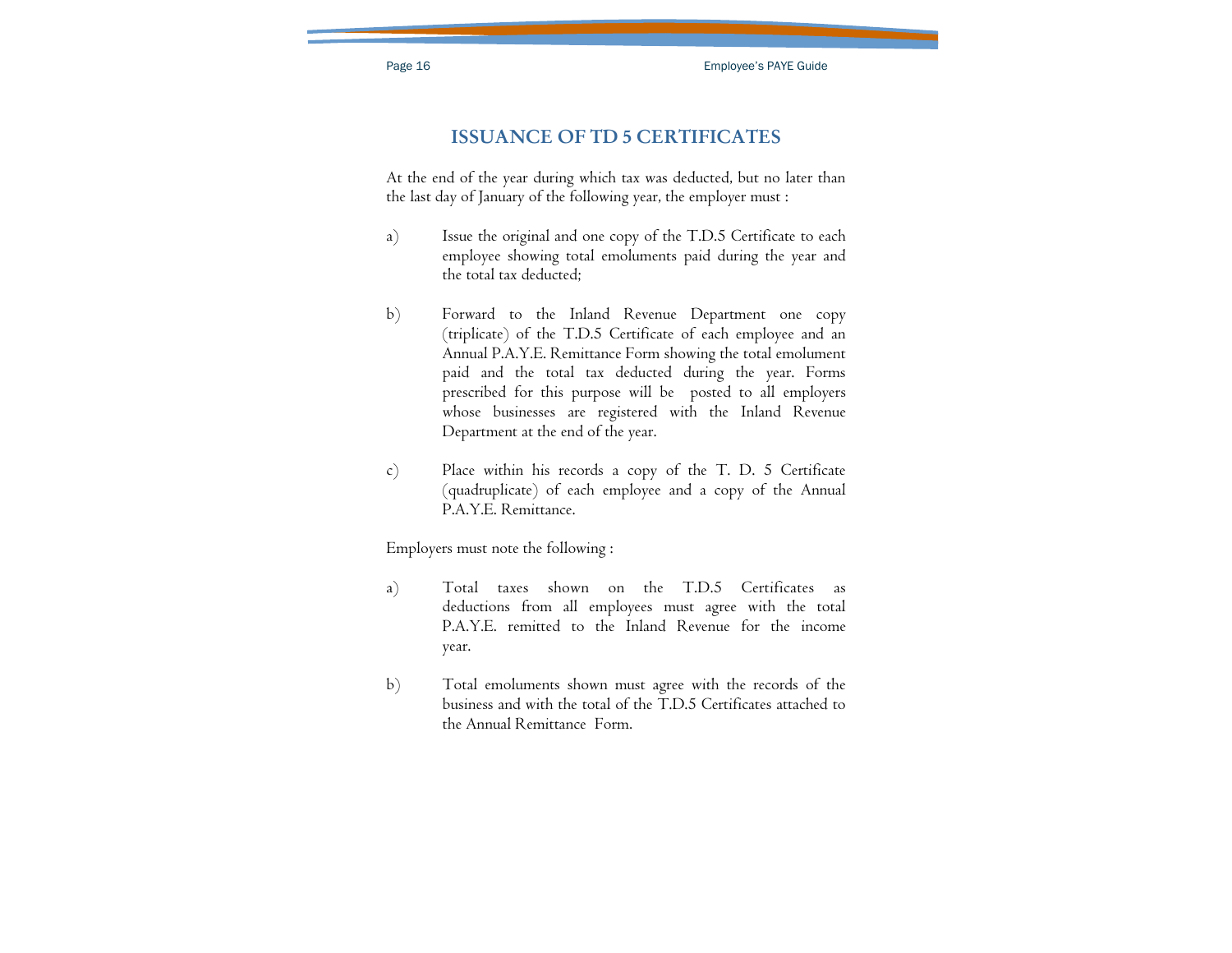Employee's PAYE Guide **Page 17** 

Every employer is under obligation to deduct tax, where applicable under the following circumstances : -

#### a) Change of Employment

If an employee changes his job, the deduction of  $\text{tax } by \text{ }$  the former employer will cease. The employee will have tax deducted by the new employer on the basis of a new Tax Code Number.

#### b) Death of the Employee

 Where an employee dies and emoluments are due to him after his death, deductions are to continue as if he were alive.

#### c) Death of an Employer

 If an employer dies, but his business continues, his personal representative must continue to make P. A. Y. E. deductions.

#### d) Change of Ownership

 If a business changes hands, the new employer is responsible for the P.A.Y.E. deductions.

#### e) Cessation of Business

 If an employer ceases to carry on a business, he must, within one month after cessation, issue  $T.D. 5$  Certificates to the Department and to all employees from whose emoluments any tax was deducted.

Where a business ceases operations, P.A.Y.E. deductions which had not yet been remitted to the Inland Revenue Department must be paid to the Department within fifteen days (15) after the date of cessation of the business.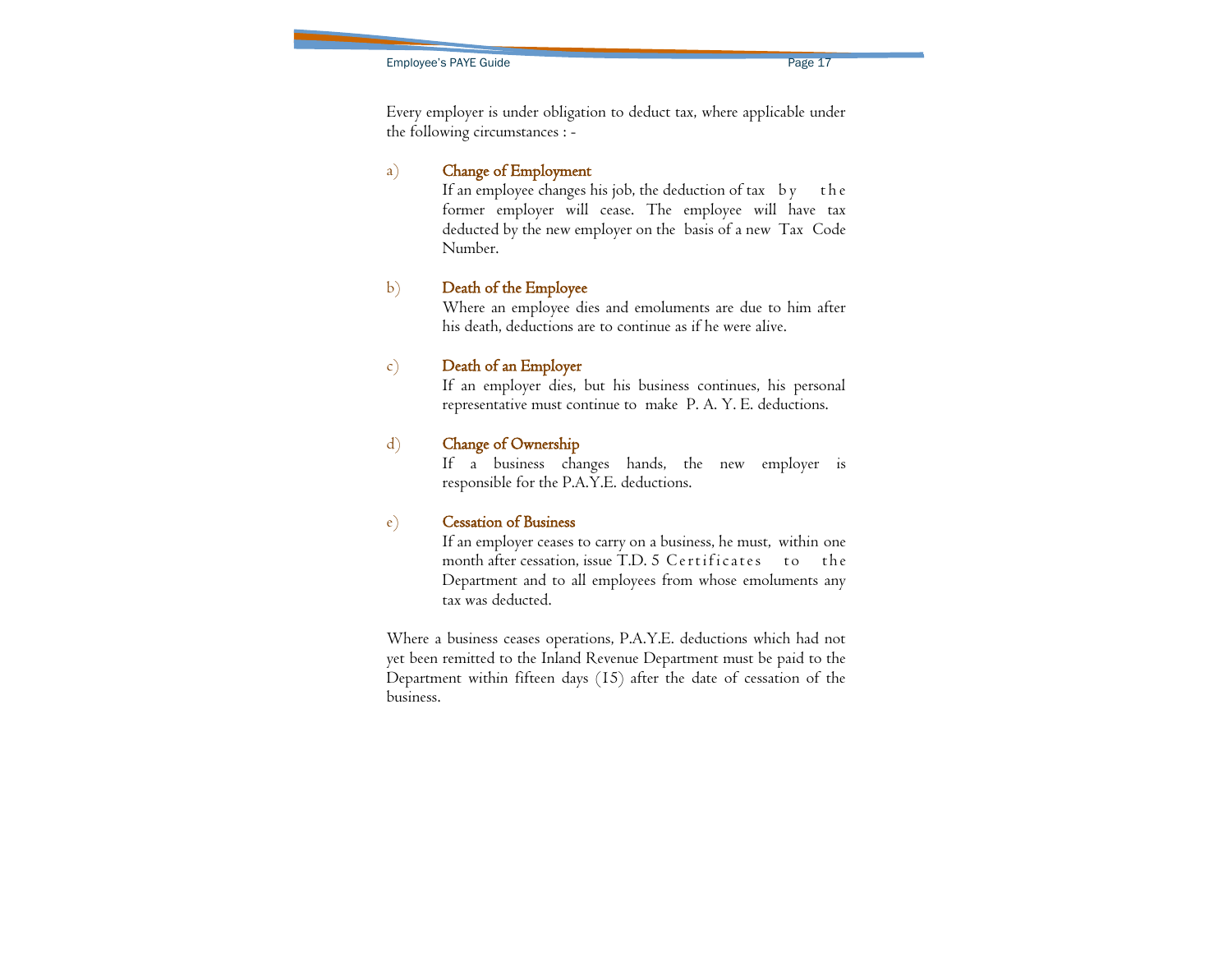### **COMPLETION OF THE TD 5 CERTIFICATE**

All T.D. 5 Certificates must bear the employer,s legal name, address and Taxpayer Numberr. A rubber stamp may be used to affix this information. The certificate should also bear the Tax Account Number, full address and name of the employee, and the year to which the information pertains.

Where applicable, information requested on the T.D.5 Certificate with respect to the following must be supplied :

- a) Code Number used for tax deductions
- b) NIC (Social Security) Number
- c) Date employment commenced if later than 1st January of the income year
- d) Total Remuneration before deductions (not including all other

taxable allowanced and benefits)

- e) Other taxable allowances and benefits
- f) Approved Pension Fund Plan
- g) National Insurance deducted
- h) Income Tax deducted

Deduction of tax made under any other order ( e.g. contracts ) must not be included on the T. D. 5 Certificate, but must be shown on a separate document.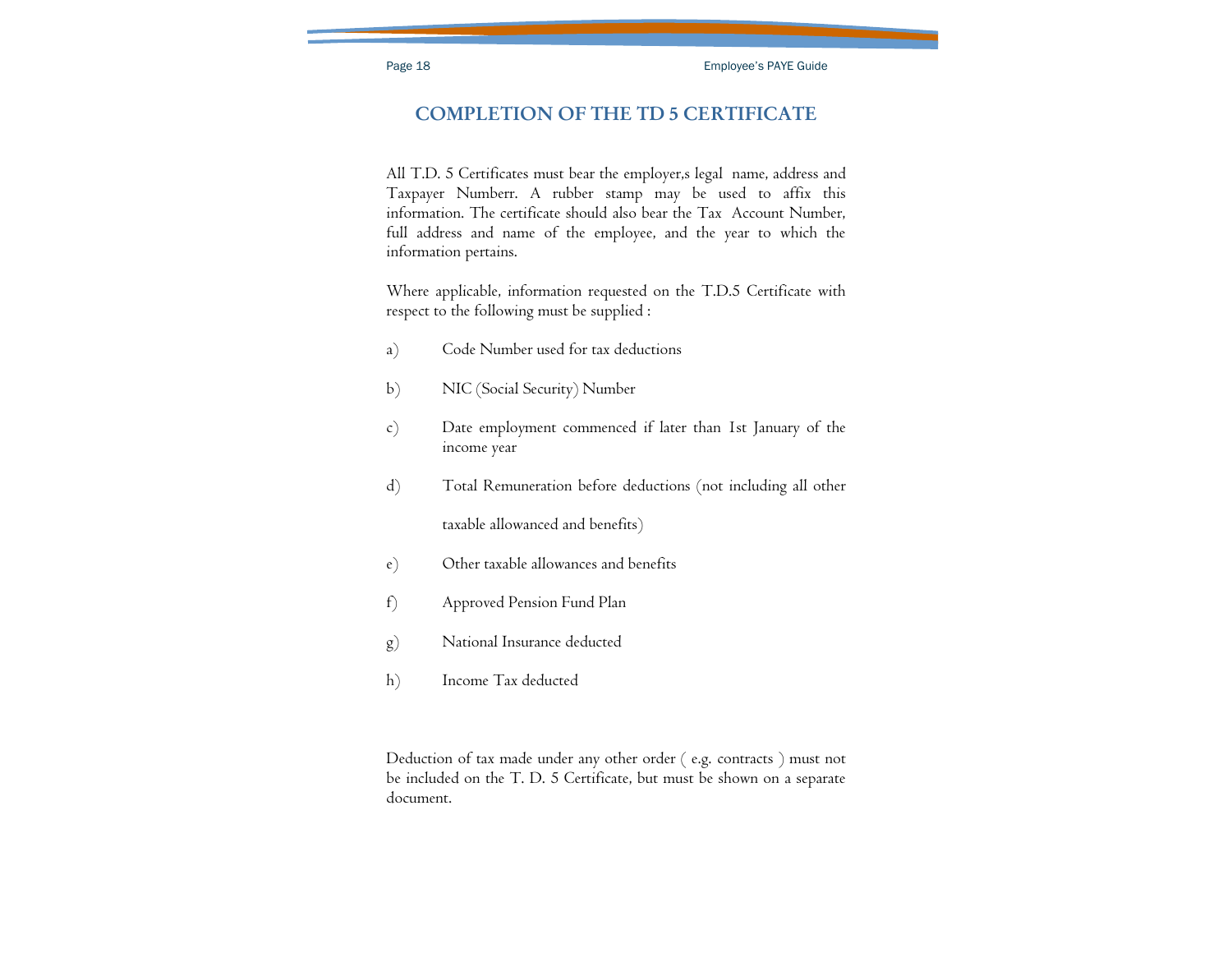#### **PAYMENT AND ACCOUNTING FOR TAX**

All taxes deducted must be paid by the employer to the Inland Revenue Department on or before the stipulated date, i.e. fifteenth (15th) day of the month following the month in which the deductions were made.

Where a person ceases to carry on business, the tax must be paid within fifteen (15) days on which the last payment of emoluments was made.

The prescribed form which must accompany each payment is the P30 / P.A.Y.E. Monthly Remittance Form.

This Remittance is posted to all registered employers by the Inland Revenue Department.

### **ACCOUNTING FOR TAX DEDUCTED & KEEPING RECORDS**

When an employer makes any payment of emoluments to an employee from which tax is deducted as required by the Regulations, he shall furnish to the employee particulars of the payment including particulars of the gross emoluments for the pay period and the amount of tax deducted, in such form as may be approved by the Inland Revenue Department.

A record of all payments of emoluments and taxes deducted from employees must be kept to the satisfaction of the Department. All such records must be kept on the premises of the employer.

Upon request, all records relating to the payment of emoluments and taxes deducted must be made available for inspection by the Department.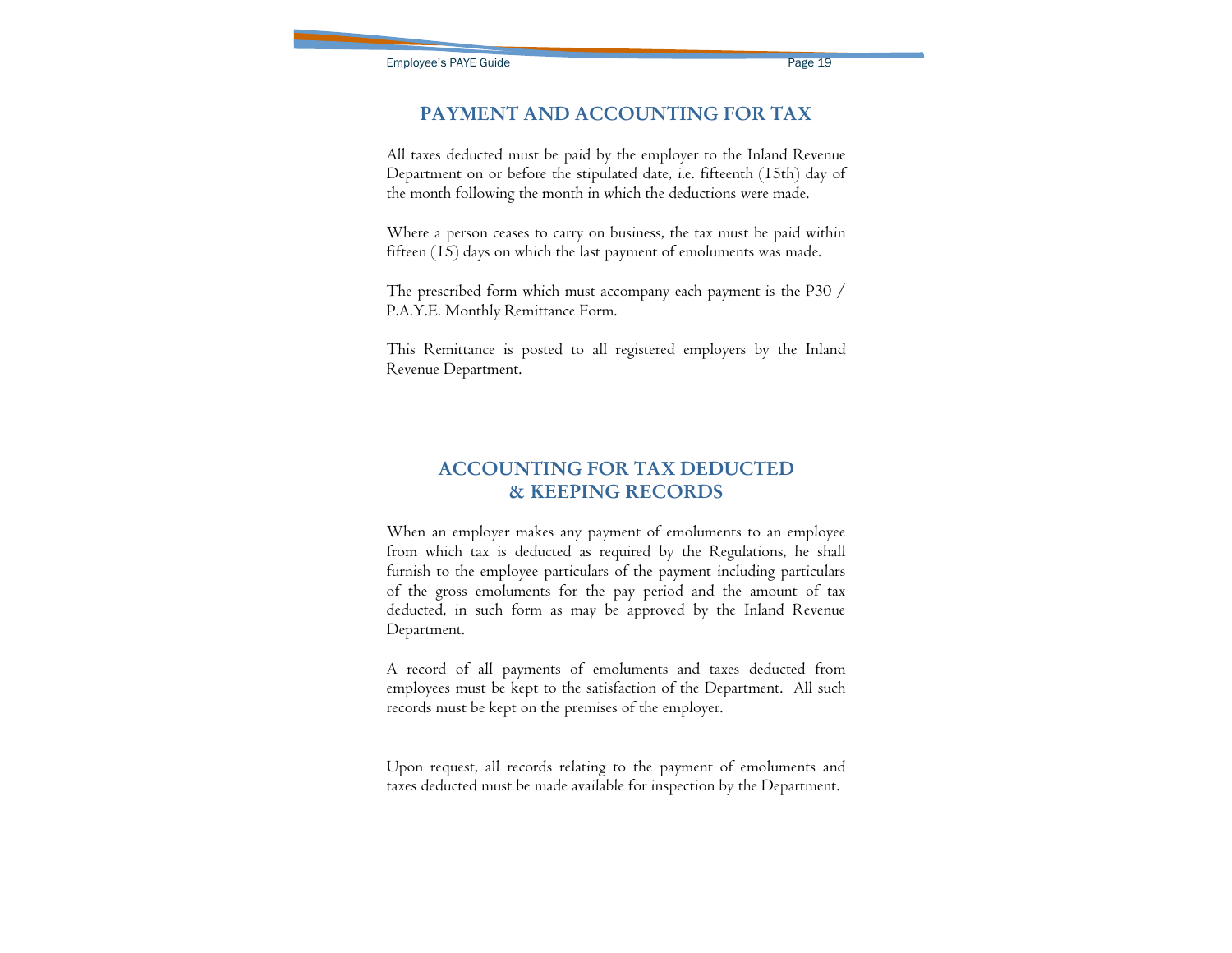Where it becomes necessary to collect arrears of taxes from employees in cases such as :

- a) Where P.A.Y.E. deductions have been insufficient;
- b) Where a "garnishee" order is served on the employer

Section 127(1) of the Income tax Act Chap. 15.02 enables the Department to instruct the employer to deduct such arrears from the pay in addition to any P.A.Y.E. that is due.

Arrears of tax deducted must be kept separate from P.A.Y.E. deductions and must be separately remitted to the Department.

#### **SEVERANCE PAYMENTS**

Severance payments may take the form of :

- Marriage Gratuity
- Contract Gratuity
- Compulsory Retirement
- Retirement due to ill health / medical grounds

Contract Gratuity arises where a person was employed on contract for a specific period.

 Where this employment is terminated in accordance with the terms and conditions provided in the contract, a gratuity may arise. This payment must be provided for in the contract.

 Payments of these sums can only be made by the Accountant General after approval has been received from the Inland Revenue Department.

Where an individual is due to receive payment in respect of compulsory retirement, early retirement or seeks permission for medical reasons approval in respect of payment benefits must be granted by the Inland Revenue Department.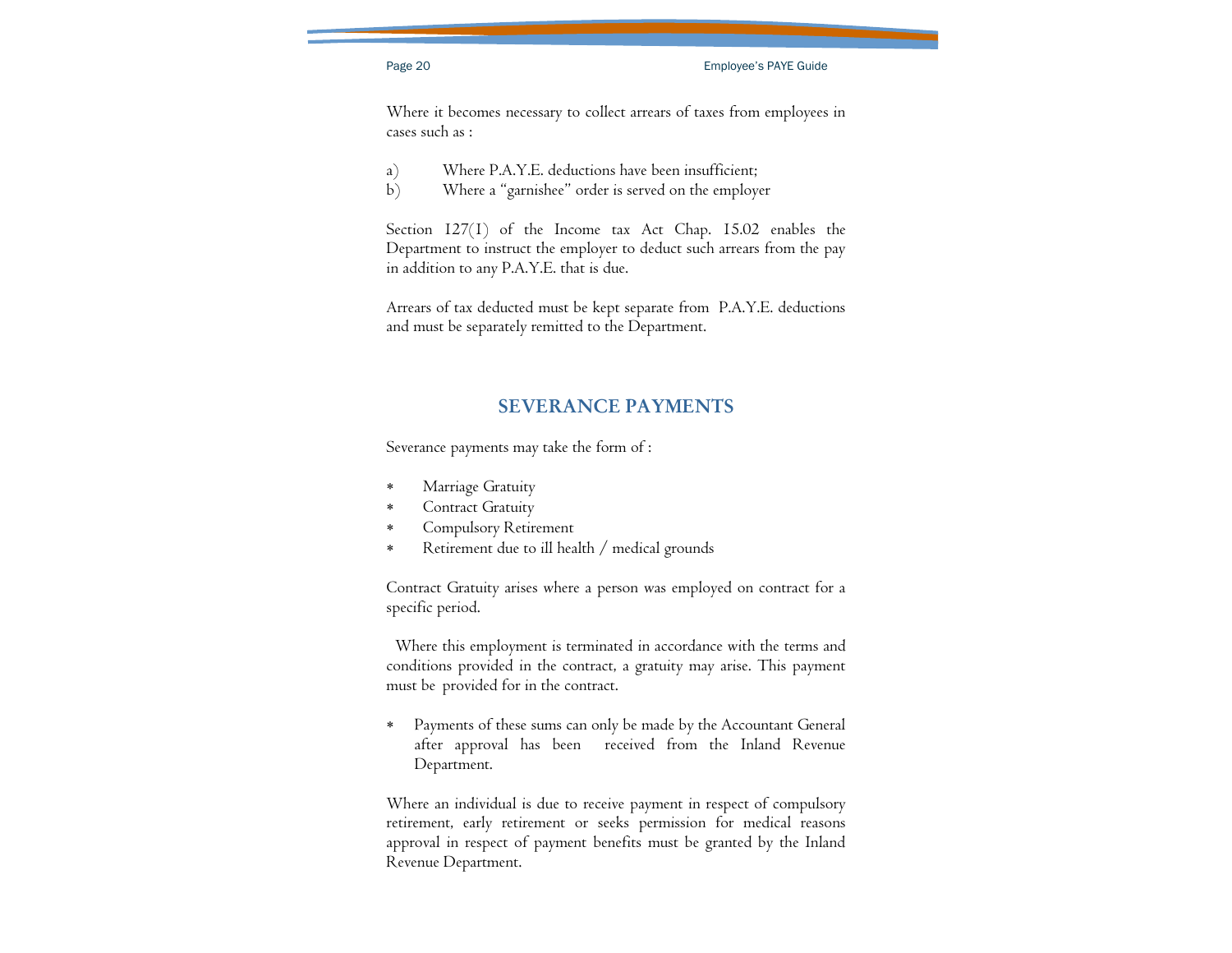### **CONTRACT GRATUITY - INCOME TAX CLEARANCE**

Prior to making the payment the relevant Ministry sends the necessary information to the Accountant General whose responsibility it is to request the Income Tax Clearance.

The approval from the Department can only be granted where an individual has filed all their Income Tax Returns and cleared all outstanding liabilities.

Individuals are therefore requested to bring in all outstanding Returns and pay all outstanding sums.

Where these payments cannot be made, a Garnishee Order will be issued to deduct such sums prior to the payment of any sums due to the individual.

Provided that Income Tax Returns are filed and all liabilities are cleared, the Inland Revenue Department will issue an Income Tax Clearance authorizing payment and indicating how much tax is to be withheld in accordance with the P.A.Y.E. Regulations.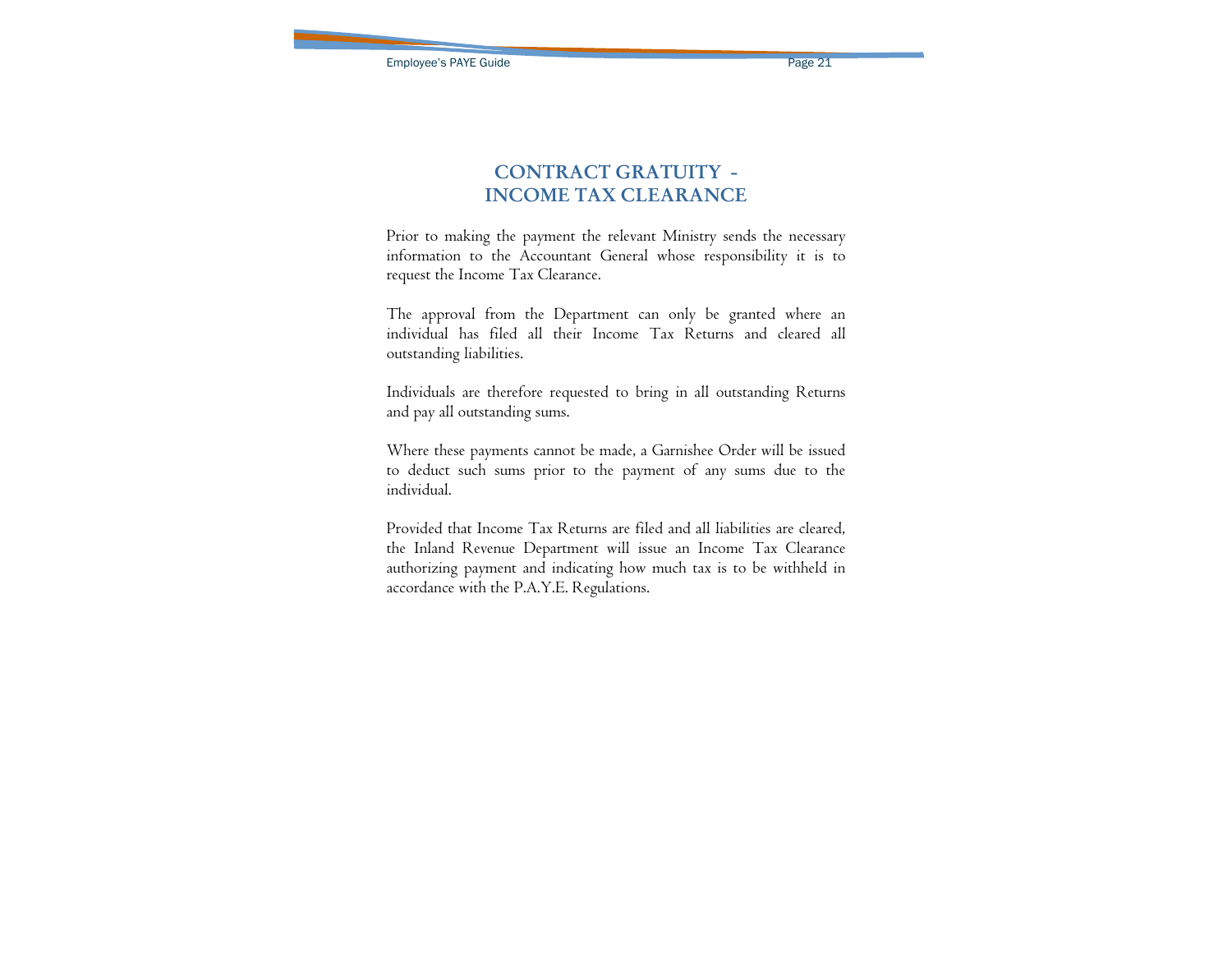Page 22 **Employee's PAYE Guide** 

### **RATE OF TAX**

| On the first \$10,000 and under              | $10\%$ |
|----------------------------------------------|--------|
| On the next $$10,000$ viz. $10,001 - 20,000$ | 15%    |
| On the next $$10,000$ viz. 20,001 - 30,000   | $20\%$ |
| On the remainder                             | $30\%$ |

#### **THIS SUMMARY OF THE P.A.Y.E. SYSTEM IS NOT A SUBSTITUTE FOR THE LAW. IN CASE OF ANY INADVERTENT CONFLICT, THE LAW PREVAILS.**